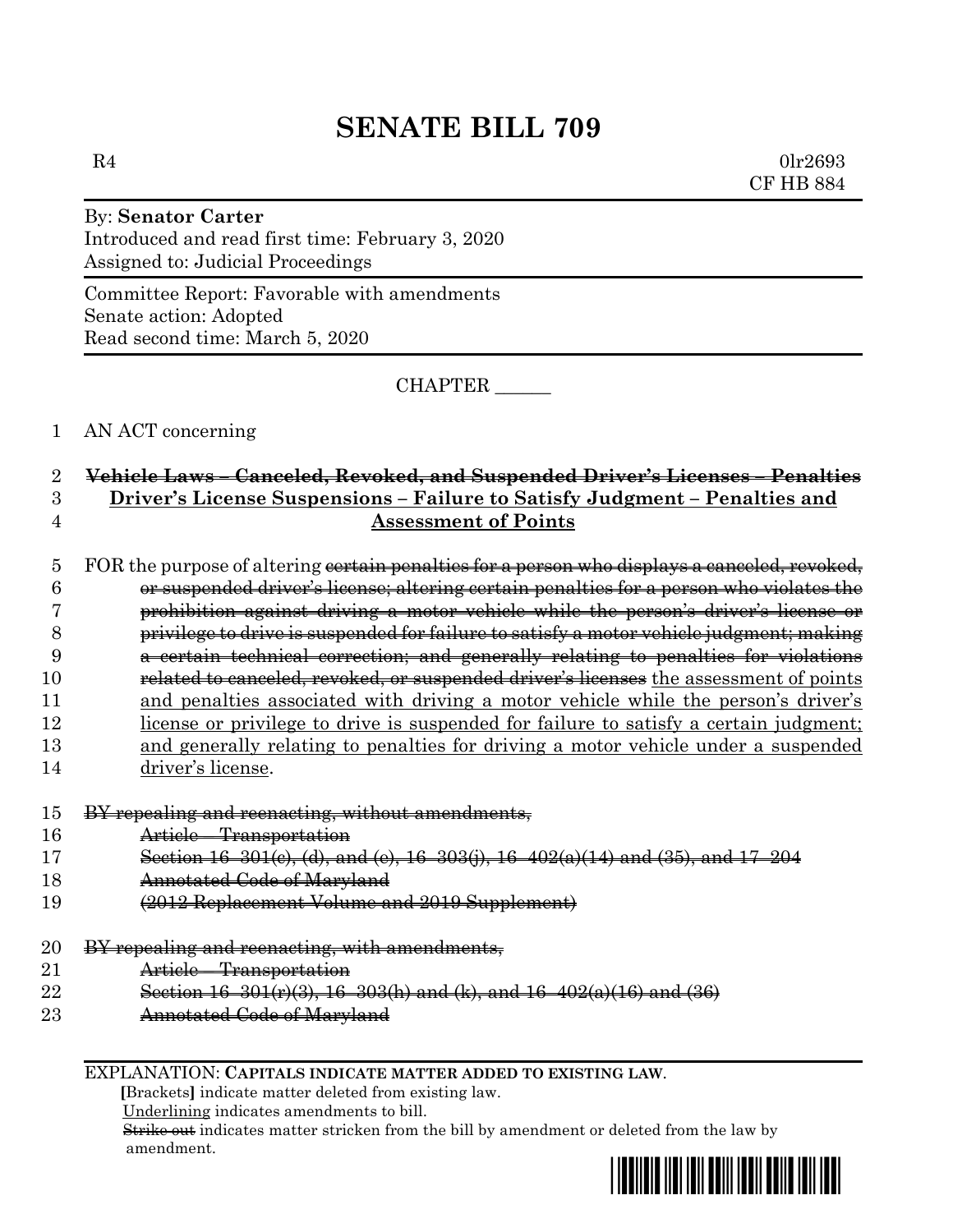|                | $\overline{2}$                                                                           | <b>SENATE BILL 709</b>                                                                        |  |  |  |  |
|----------------|------------------------------------------------------------------------------------------|-----------------------------------------------------------------------------------------------|--|--|--|--|
| 1              |                                                                                          | (2012 Replacement Volume and 2019 Supplement)                                                 |  |  |  |  |
| $\overline{2}$ | <u>BY repealing and reenacting, with amendments,</u>                                     |                                                                                               |  |  |  |  |
| 3              |                                                                                          | Article – Transportation                                                                      |  |  |  |  |
| 4              |                                                                                          | Section $16-303(h)$                                                                           |  |  |  |  |
| 5              |                                                                                          | <b>Annotated Code of Maryland</b>                                                             |  |  |  |  |
| 6              |                                                                                          | (2012 Replacement Volume and 2019 Supplement)                                                 |  |  |  |  |
| 7              |                                                                                          | <u>BY repealing and reenacting, without amendments,</u>                                       |  |  |  |  |
| 8              | Article – Transportation                                                                 |                                                                                               |  |  |  |  |
| 9              | Section 16-303(j) and (k), $16-402(a)(14),(16),(35)$ , and $(36), 17-201$ , and $17-204$ |                                                                                               |  |  |  |  |
| 10             | Annotated Code of Maryland                                                               |                                                                                               |  |  |  |  |
| 11             |                                                                                          | (2012 Replacement Volume and 2019 Supplement)                                                 |  |  |  |  |
| 12             |                                                                                          | SECTION 1. BE IT ENACTED BY THE GENERAL ASSEMBLY OF MARYLAND,                                 |  |  |  |  |
| 13             |                                                                                          | That the Laws of Maryland read as follows:                                                    |  |  |  |  |
| 14             |                                                                                          | <b>Article - Transportation</b>                                                               |  |  |  |  |
| 15             | $\frac{16 - 301}{20}$                                                                    |                                                                                               |  |  |  |  |
| 16             | $\leftrightarrow$                                                                        | A person may not display or cause or permit to be displayed any canceled                      |  |  |  |  |
| 17             | license.                                                                                 |                                                                                               |  |  |  |  |
| 18             | $\Theta$                                                                                 | A person may not display or cause or permit to be displayed any revoked                       |  |  |  |  |
| 19             | license.                                                                                 |                                                                                               |  |  |  |  |
|                |                                                                                          |                                                                                               |  |  |  |  |
| 20<br>21       | $\Theta$                                                                                 | A person may not display or cause or permit to be displayed any suspended                     |  |  |  |  |
|                | <del>license.</del>                                                                      |                                                                                               |  |  |  |  |
| 22             |                                                                                          | A person convicted of a violation of subsection $(C), (D), (E), (h),$                         |  |  |  |  |
| 23             |                                                                                          | $(i)$ of this section is subject to a fine not exceeding \$500.                               |  |  |  |  |
| 24             | $16 - 303.$                                                                              |                                                                                               |  |  |  |  |
| 25             | (h)                                                                                      | A person may not drive a motor vehicle on any highway or on any property                      |  |  |  |  |
| 26             |                                                                                          | specified in § 21-101.1 of this article while the person's license or privilege to drive is   |  |  |  |  |
| 27             |                                                                                          | suspended under § 16-203, § 16-206(a)(2) for failure to attend a driver improvement           |  |  |  |  |
| 28             |                                                                                          | program, § 17-106, § 17-204, § 26-204, § 26-206, or § 27-103 of this article.                 |  |  |  |  |
| 29             | (i)                                                                                      | Except as provided in paragraph (2) of this subsection, any individual<br>(1)                 |  |  |  |  |
| 30             |                                                                                          | who violates a provision of this section shall be assessed the points as provided for in $\S$ |  |  |  |  |
| 31             |                                                                                          | $16 - 402(a)(35)$ of this title.                                                              |  |  |  |  |
| 32             |                                                                                          | Any individual who violates a provision of subsection (h) or (i) of this<br>(2)               |  |  |  |  |
| 33             |                                                                                          | section shall be assessed the points as provided for in $\S 16-402(a)(14)$ of this title.     |  |  |  |  |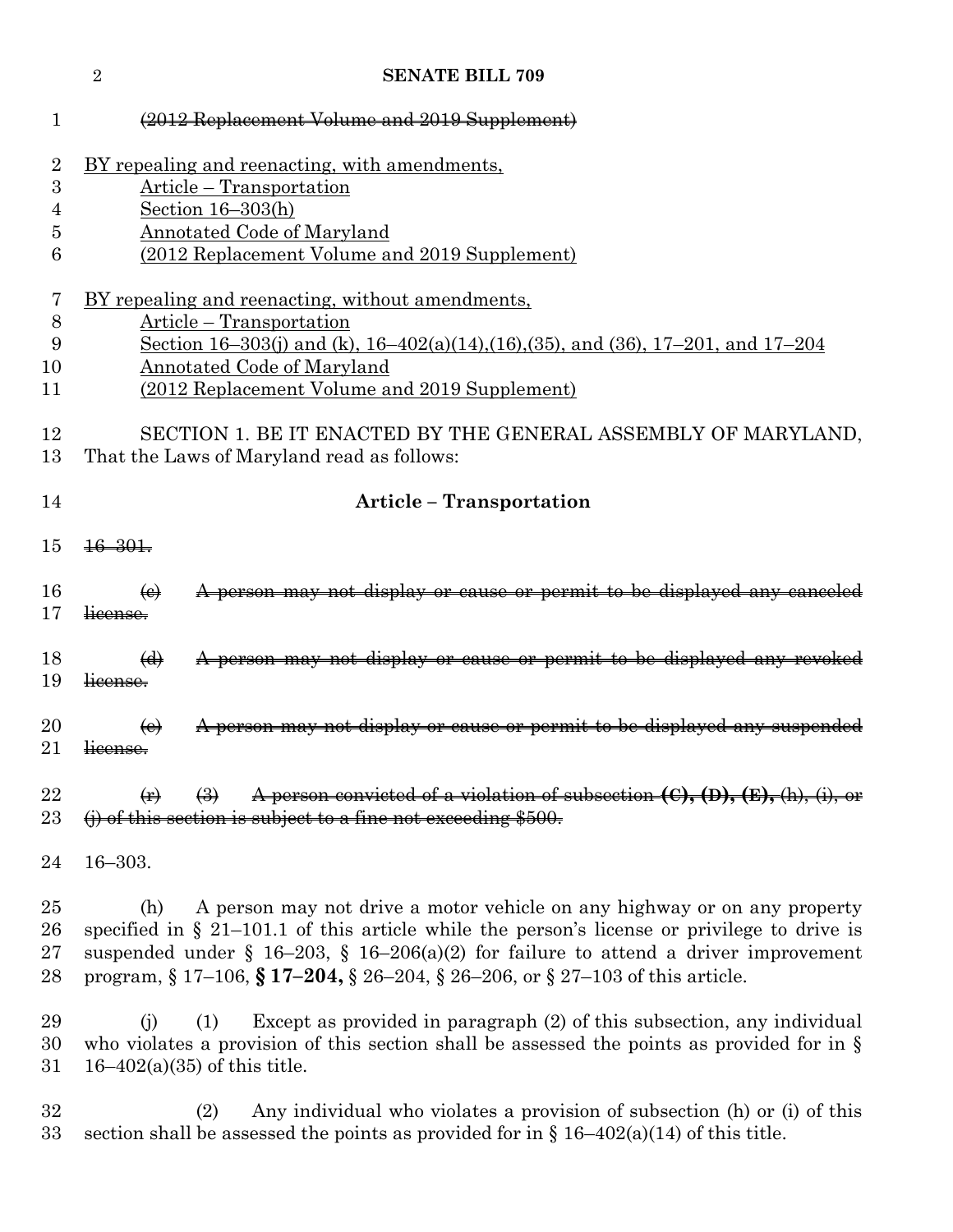#### **SENATE BILL 709** 3

| $\perp$<br>$\overline{2}$ | (1)<br>(k)                                                                                                                                                                                                                                                                                                                                    |                           | Except as provided in paragraph $(2)$ of this subsection, a person<br>convicted of a violation of this section is subject to: |  |  |
|---------------------------|-----------------------------------------------------------------------------------------------------------------------------------------------------------------------------------------------------------------------------------------------------------------------------------------------------------------------------------------------|---------------------------|-------------------------------------------------------------------------------------------------------------------------------|--|--|
| $\boldsymbol{3}$<br>4     | not exceeding \$1,000 or both; and                                                                                                                                                                                                                                                                                                            | (i)                       | For a first offense, imprisonment not exceeding 1 year or a fine                                                              |  |  |
| 5<br>6                    |                                                                                                                                                                                                                                                                                                                                               | (ii)                      | For a second or subsequent offense, imprisonment not exceeding<br>2 years or a fine not exceeding \$1,000 or both.            |  |  |
| 7<br>8                    | OR (I) OF THIS SECTION:                                                                                                                                                                                                                                                                                                                       |                           | A PERSON CHARGED WITH A VIOLATION OF SUBSECTION (H)                                                                           |  |  |
| 9                         |                                                                                                                                                                                                                                                                                                                                               |                           | $\pm$<br><b>MUST APPEAR IN COURT; AND</b>                                                                                     |  |  |
| 10                        |                                                                                                                                                                                                                                                                                                                                               |                           | $\frac{9}{2}$<br><b>MAY NOT PREPAY THE FINE.</b>                                                                              |  |  |
| 11<br>12                  | section+                                                                                                                                                                                                                                                                                                                                      | H                         | A person convicted of a violation of subsection (h) or (i)                                                                    |  |  |
| 13                        |                                                                                                                                                                                                                                                                                                                                               | $\bigoplus$               | Is] IS subject to a fine not exceeding \$500 f                                                                                |  |  |
| 14                        |                                                                                                                                                                                                                                                                                                                                               | $\overline{(\mathbf{H})}$ | Must appear in court; and                                                                                                     |  |  |
| 15                        |                                                                                                                                                                                                                                                                                                                                               | $\overline{u}$            | May not prepay the fine.                                                                                                      |  |  |
| 16                        | (2)                                                                                                                                                                                                                                                                                                                                           |                           | <u>A person convicted of a violation of subsection (h) or (i) of this section:</u>                                            |  |  |
| 17                        |                                                                                                                                                                                                                                                                                                                                               | $\Omega$                  | <u>Is subject to a fine not exceeding \$500;</u>                                                                              |  |  |
| 18                        |                                                                                                                                                                                                                                                                                                                                               | (ii)                      | <u>Must appear in court; and</u>                                                                                              |  |  |
| 19                        |                                                                                                                                                                                                                                                                                                                                               | (iii)                     | May not prepay the fine.                                                                                                      |  |  |
| 20                        | $16 - 402.$                                                                                                                                                                                                                                                                                                                                   |                           |                                                                                                                               |  |  |
| 21<br>22<br>23<br>24      | After the conviction of an individual for a violation of Title 2, Subtitle 5, $\S$<br>(a)<br>2-209, $\S 3-211$ , or $\S 10-110$ of the Criminal Law Article, or of the vehicle laws or regulations<br>of this State or of any local authority, points shall be assessed against the individual as of<br>the date of violation and as follows: |                           |                                                                                                                               |  |  |
| 25                        | (14)                                                                                                                                                                                                                                                                                                                                          |                           | Any violation of $\S 16-303(h)$ or (i) of this title3 points                                                                  |  |  |
| 26<br>27                  | (16)                                                                                                                                                                                                                                                                                                                                          |                           | A violation of $\S$ [16-301(h)] 16-301(c), (D), (E), (H), (i), or (j) of                                                      |  |  |